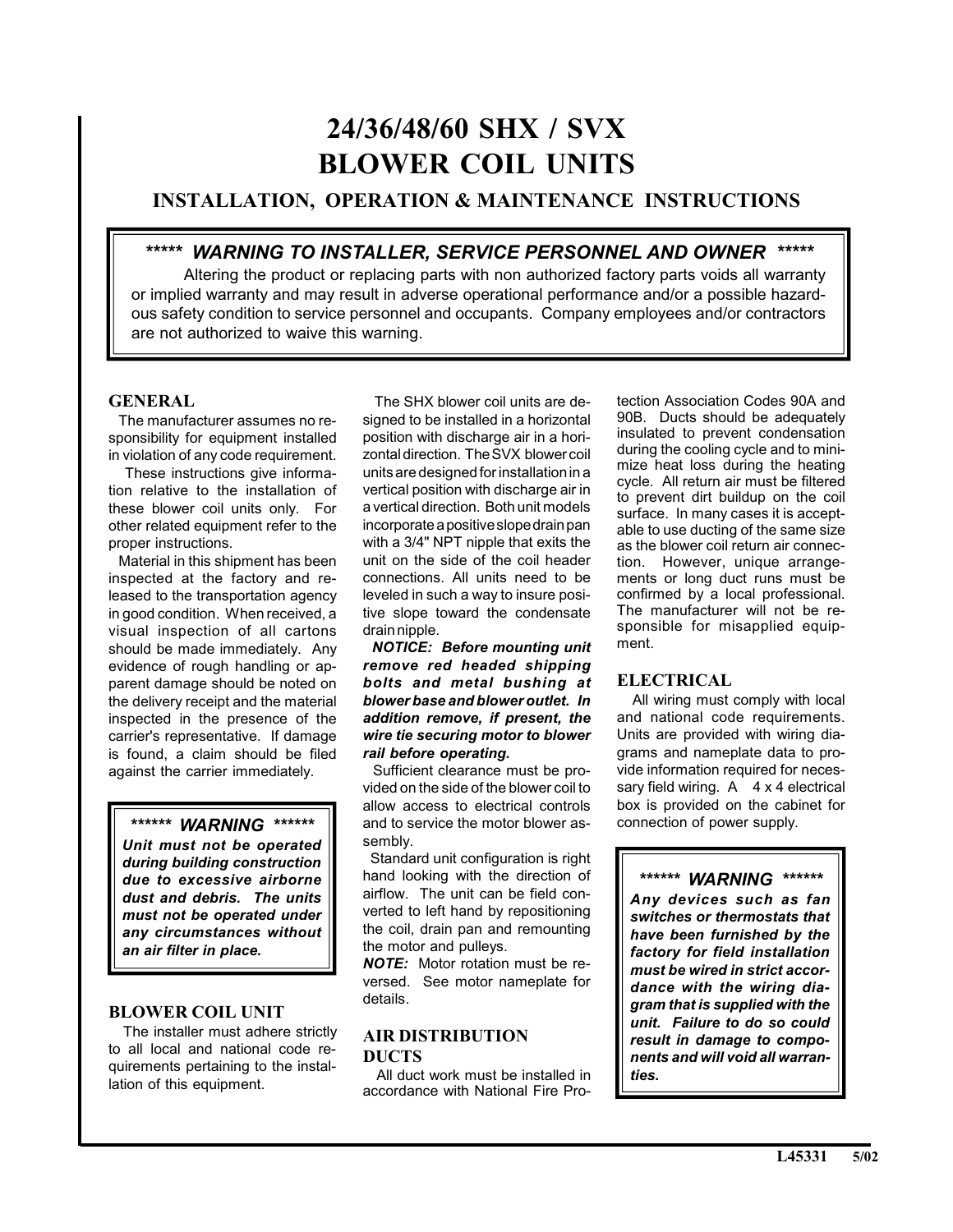These blower coil units can be provided with a optional Class 2 relay/ transformer for 24-volt control circuits (3/4 HP maximum load rating). Should any add-on equipment also have a Class 2 transformer furnished, care must be taken to prevent interconnecting outputs of the two transformers by using a thermostat with isolating contacts.

#### **PIPING**

 These units are supplied with a direct expansion refrigerant coil. The standard refrigerant metering device is a fixed orifice piston and is installed at the factory. An optional thermostatic expansion valve is available. The suction and liquid lines must be sized in accordance with the outdoor unit manufacturers recommendations and require sweat connections at the blower unit. Piping must be installed in accordance with all applicable codes.

#### *\*\*\*\*\*\* WARNING \*\*\*\*\*\**

*When connecting piping to blower coil units, do not bend or reposition the coil header tubing for alignment purposes. This could cause a tubing fracture resulting in a refrigerant leak when the system is charged.*

**Caution:** Prior to connecting to the blower coil all external piping must be purged of debris.

 Condensate drain lines must be installed with adequate slope away from the unit to assure positive drainage. Since the drain pan is located on the suction side of the blower, a negative pressure exists at the drain pan and a minimum trap of 1-1/2 inches must be provided in the drain line to assure proper drainage. *NOTE:* Drain pan has positive slope to the nipple which is located on the coil connection side of the unit.

## **GENERAL PIPING PRECAUTIONS**

1. Flush all field piping prior to connection to remove all debris. Recommend dry nitrogen.

2. Use wet cotton rags to cool valve body, if present, when brazing.

3. Avoid rapid quenching of brazed joints as this will produce joints of inferior quality.

4. The coil suction and liquid fittings will not support the weight of the connecting pipes. All pipes which are connected to the unit must be completely supported prior to connection to the unit.

5. All piping fabricated in the field should be installed with consideration of additional space for any electrical routing or servicing that may be required.

6. Connect all piping per accepted industry standards and observe all regulations governing installation of piping systems. When all connec-

**WIRING DIAGRAMS**

tions are complete the system must be pressure tested. Repair any brazed joint leaks.

#### **PIPING INSULATION**

 After the system has been proven leak free, all suction lines must be insulated to prevent condensate drippage or insulated as specified on the building plans.

## **DUCT WORK**

All duct work must be installed in accordance with industry accepted practices, and all applicable national and local code requirements.

## **NOISE**

These blower coil units are designed for quiet operation, however, all air handling equipment will transfer some amount of noise to the conditioned space. This should be taken into consideration when planning the location of the equipment.

## **MOUNTING**

It is important to ensure that the blower coil unit is securely mounted and the structure is sufficient to support the weight of the equipment. Two (2) mounting rails are supplied on the blower coil unit. All anchors for mounting the equipment must be placed and sized to ensure a safe and durable installation. When necessary use shims to obtain the proper level. This will ensure that the condensate will drain from the unit.



## **STANDARD UNIT OPTIONAL RELAY / TRANSFORMER (FIELD INSTALLED)**

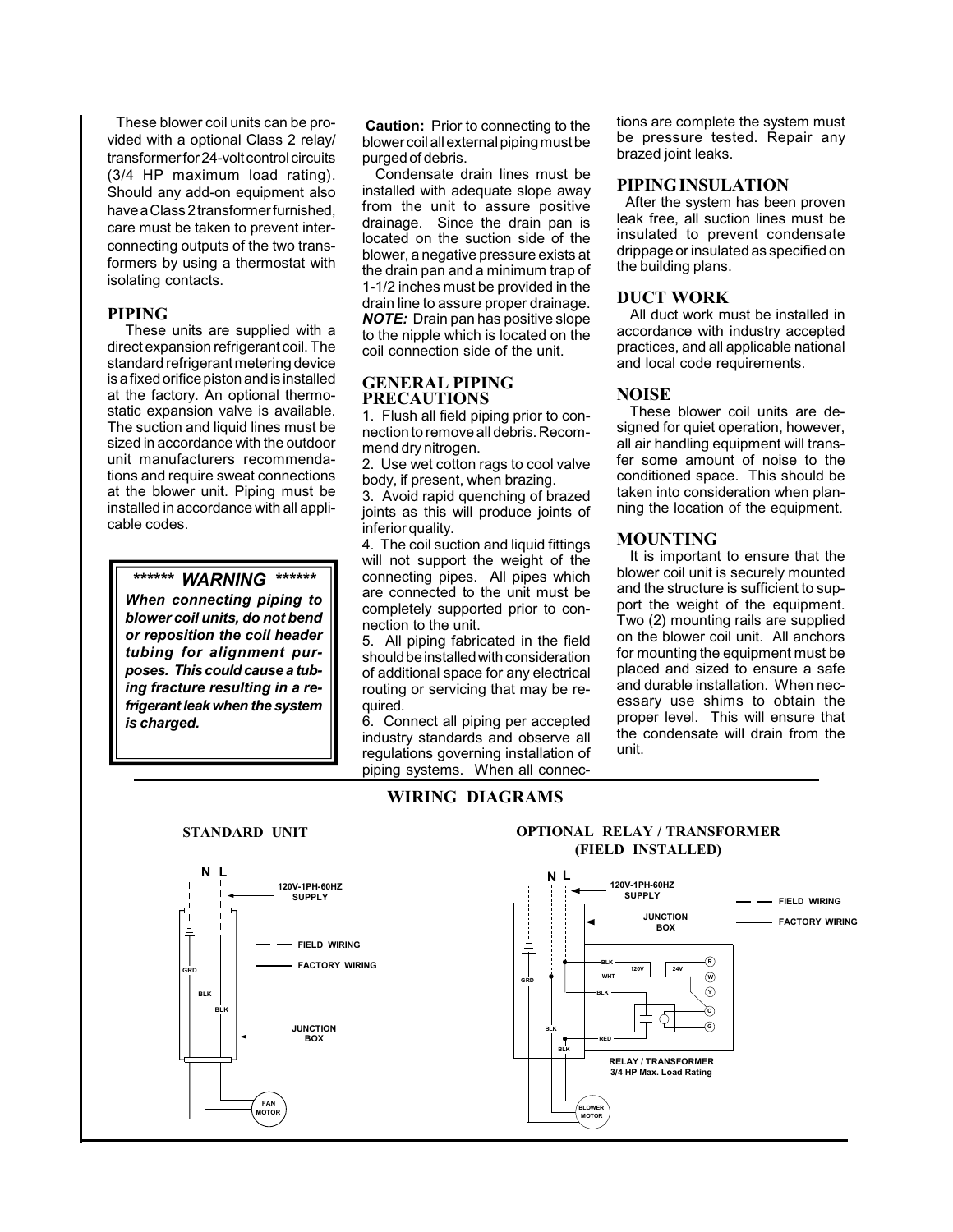## **INSTALLATION PRECAUTIONS**

Installation of this equipment should only be performed by qualified personnel to ensure proper installation and the safety of the installer. The following are some precautions to be followed for typical installations.

1. Always use proper tools and equipment.

2. No wiring or other work should be attempted without first ensuring that the blower coil is completely disconnected from the power source and locked out. Always verify that a good ground connection exists prior to energizing any power sources.

3. Always review the nameplate on each unit for proper voltage and control configurations. This information is determined from the components and wiring of the unit and may vary from unit to unit.

4. When soldering or brazing to the unit it is recommended to have a fire extinguisher readily available. When brazing close to an expansion valve or other components heat shields or wet rags are required to prevent damage.

5. When the blower coil unit is in operation components are rotating at high speeds.

6. Units must be installed level to ensure proper drainage and operation.

7. Check unit prior to operation to ensure that the condensate water will drain toward the drain connection. An auxiliary overflow pan may be required as a back up to a clogged primary drain.

8. Be sure that the drain pan is free from foreign material prior to start up.

9. Check filter media installation to ensure that it is installed correctly. Use the directional arrows or other information on the filter to determine the proper flow direction.

10. Ensure that the air distribution system does not exceed the external static rating of the unit. This could cause the motor to activate its internal motor temperature protector and shut off on safety.

## **START-UP OPERATION Pre-start Check**

1. Check that supply voltage matches nameplate data.

2. Ensure that the unit is properly grounded.

3. With power off, ensure that the blower wheel(s) rotate freely and quietly.

4. Verify that the lines were properly cleared of debris prior to sealing.

5. Check that coil(s), expansion device and piping have been leak checked and insulated as required. 6. Install all panels.

7. Install any filters which may have been removed during the installation process.



*is installed in the unit then a freeze protecting thermostat or similar device is recommended to prevent freezing of the water coil if an abnormal evaporator condition occurs.*

## **Blower Speed Adjustment**

 Adjustment of blower speed is made by loosening the set screw in the outer (movable) pulley face and turning this face half or full turns only, so that the adjusting set screw will be positioned precisely over the flat on the pulley hub. Speed is reduced by adjusting the pulley faces so that they are further apart; speed is increased with faces closer together. Check all of the pulleys' set screws for tightness.

## **Inspection and Cleaning**

Before start-up all of the components should be given a thorough check. Optimal operation of this equipment requires cleanliness. Often after installation of this equipment additional construction activities occur. Care must be taken to protect the equipment from debris during these construction phases.

## *\*\*\*\*\*\* WARNING \*\*\*\*\*\**

*The manufacturer does NOT WARRANT equipment subjected to abuse. Metal chips, dust, drywall tape, paint over spray, etc. can void warranties and liability for equipment failure, personal injury and property damage.*

## **MAINTENANCE**

To achieve maximum performance and service life of each piece of equipment a formal schedule of regular maintenance should be established

## *\*\*\*\*\*\* WARNING \*\*\*\*\*\**

 *Always wear eye protection. When blower coil is operating, some components are operating at high speeds. Personal injury can result from touching these items with any object*

 *All electrical and service access panels must be returned and secured in their proper place.*

 *Clear surrounding area of all tools, equipment and debris. Check the entire unit to ensure it's cleanliness.*

## **HANGING ROD MOUNTING DIMENSIONS**



| 35 | 29         |
|----|------------|
| 35 | $38 - 1/2$ |
| 37 | 40         |
| 40 | 47         |
|    |            |